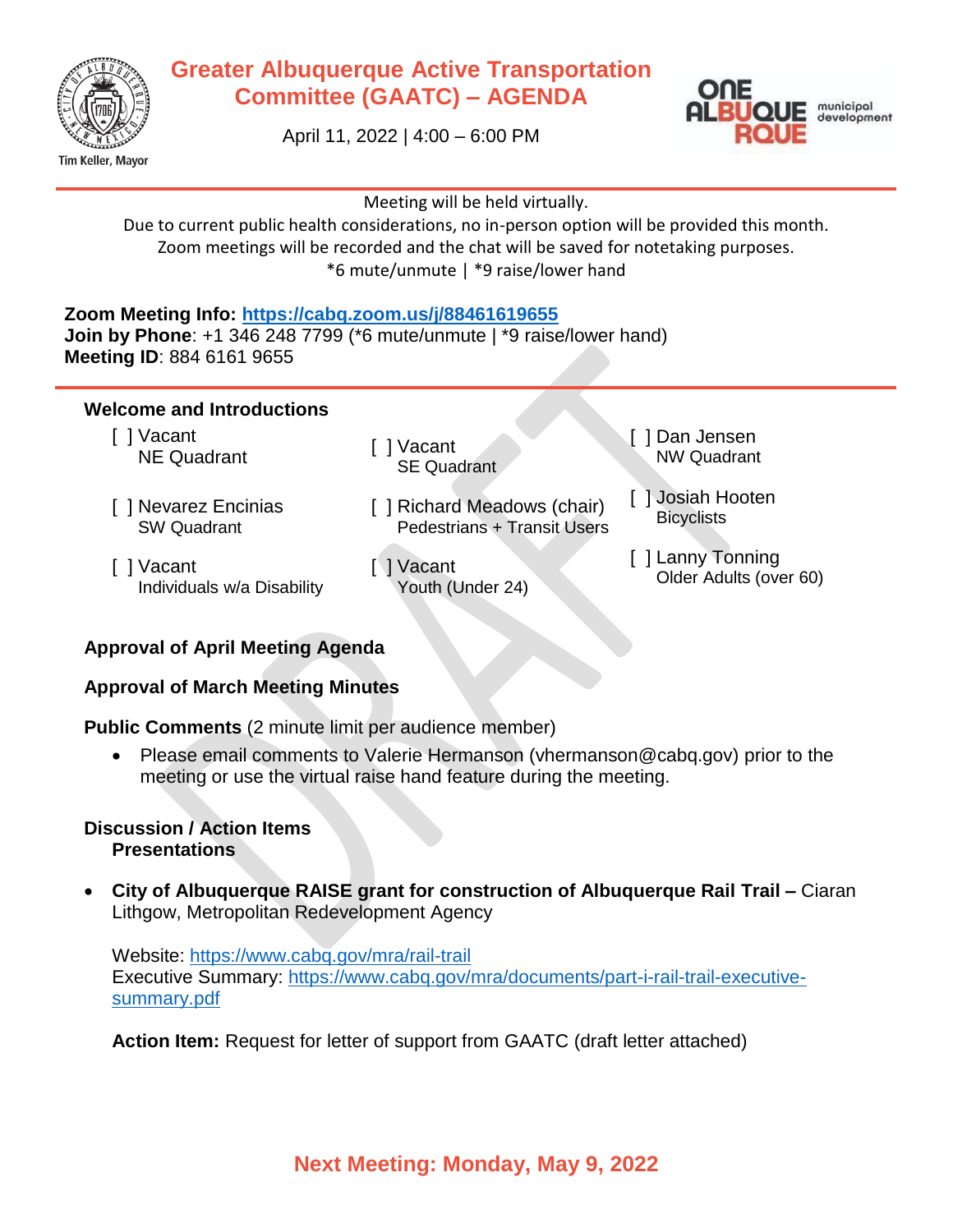

# **Greater Albuquerque Active Transportation Committee (GAATC) – AGENDA**

April 11, 2022 | 4:00 – 6:00 PM



Tim Keller, Mayor

## **Staff Reports**

- Municipal Development (DMD)
	- o Engineering
	- o Vision Zero
- Council Services
- Parks and Recreation
- Planning
- ABQ RIDE
- Bernalillo County
- MRCOG
- NMDOT District 3

**Public Comments** (2 minute limit per audience member)

## **Adjourn**